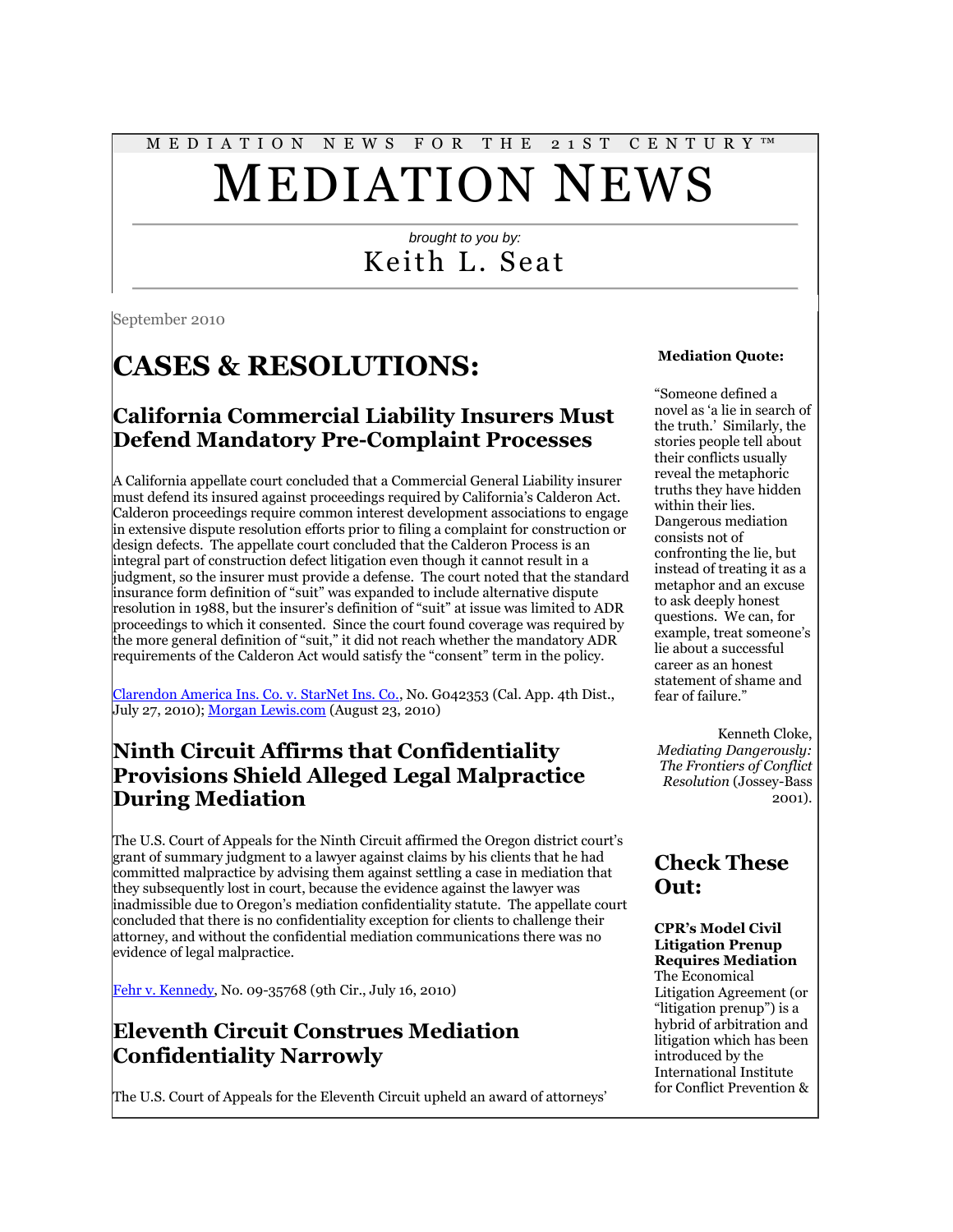fees based in part on the fact that defendants did not offer to settle, despite plaintiff"s objection that such information should not have been disclosed from the mediation between the parties. However, the Circuit Court held that the applicable mediation confidentiality rules (M.D. Fla. L. R. 9.07(b)) only prevent statements made by a mediation participant from being used against the interest of that participant. In this case, the court did not rely on any statement of plaintiff during the mediation.

[Angiolillo v. Collier County,](http://www.leagle.com/unsecure/page.htm?shortname=infco20100825057) No. 10-10895 (11th Cir., August 25, 2010)

#### **Federal Court Awards Costs for Failure of Corporate and Insurance Reps to Attend Mediation**

A federal trial court in South Carolina sanctioned defendants for not having a corporate representative present at mediation, as required by local rule, and for having an insurance representative only participate by telephone without permission of the court. The court awarded full travel expenses, attorneys" fees and mediation fees, as well as \$2,000 of the \$7,500 asserted as lost income by plaintiff for attending the unsuccessful mediation.

[Barnthouse v. Wild Dunes Resort, LLC,](http://tinyurl.com/2chesch) No. 2:08-CV-2546 (D.S.C., August 5, 2010) (Subscription Required)

#### **Course of Multi-District Litigation Modified for Ongoing Mediation**

While the pretrial stage of the Multi-District Litigation (MDL) over whether AstraZeneca"s antipsychotic drug Seroquel causes diabetes has been completed, the MDL Panel vacated orders to send thousands of cases back to their originating courts after the mediator appointed by the court raised concerns that ending the MDL process would disrupt ongoing settlement discussions. AstraZeneca announced on August 9 that it had settled with 17,500 claimants for a "modest" \$198 million or only a little over \$11,000 per plaintiff, which won"t affect its 2010 profit forecast. It previously settled with others, but has about 6,000 suits still pending out of the 26,000 initially filed. Counsel for most of the 6,000 remaining plaintiffs stated that his clients won"t settle for so little.

[ABC News.go.com](http://abcnews.go.com/Business/wireStory?id=11356249) (August 9, 2010); **Business Week.com** (September 1, 2010)

#### **Federal and State Judges Collaborate to Reach Settlements in Multi-District Vitamin Dispute**

A Georgia state judge with many dozens of cases involving Total Body Formula liquid supplements worked with the Alabama federal judge responsible for the corresponding federal Multi-District Litigation to streamline the litigation process and move towards settlement. The two judges held a mediation conference in which 222 cases settled, and appointed a special master to assess individual claims and assign a monetary value. Not all of the cases settled; the state judge is now scheduling trials for about 40 remaining cases.

[Law.com](http://www.law.com/jsp/article.jsp?id=1202470897664) (August 25, 2010)

Resolution and a Boston litigator to rationalize discovery and reduce litigation costs and hassles. It is intended to be inserted in contracts in place of arbitration clauses. The prenup contains a tiered dispute resolution approach, first requiring direct negotiation, followed by mandatory mediation, after which more formal processes can be pursued if necessary.

[CPR](http://www.cpradr.org/ClausesRules/EconomicalLitigationAgreements/tabid/452/Default.aspx) (August 2010)

#### **Survey Finds Lawyers – Especially Men – Overconfident in Predicting Case Outcomes**

A survey by a University of California-Irvine psychologist and law professor, along with other academics, found that lawyers – especially men – tend to be overconfident in predicting case outcomes. Overall, 44 percent of lawyers were less successful than they predicted, negatively influencing case strategies. Notably, accuracy of predictions was not enhanced by practice experience. The researchers suggest that lawyers should seek third party feedback on their cases.

[ABA Journal](http://www.abajournal.com/news/article/lawyers--especially_men--may_be_too_optimistic_about_case_outcomes_survey_s) (May 11, 2010); [Research Paper](http://www.apa.org/pubs/journals/releases/law-16-2-133.pdf)  [\(American Psychological](http://www.apa.org/pubs/journals/releases/law-16-2-133.pdf)  [Association, Psychology,](http://www.apa.org/pubs/journals/releases/law-16-2-133.pdf)  [Public Policy & Law\)](http://www.apa.org/pubs/journals/releases/law-16-2-133.pdf) (2010)

#### **Evidence Held Back During Oksana-Mel Mediation**

Sources state that Oksana Grigorieva did not make an issue of her black eye or reveal photos of it during a two-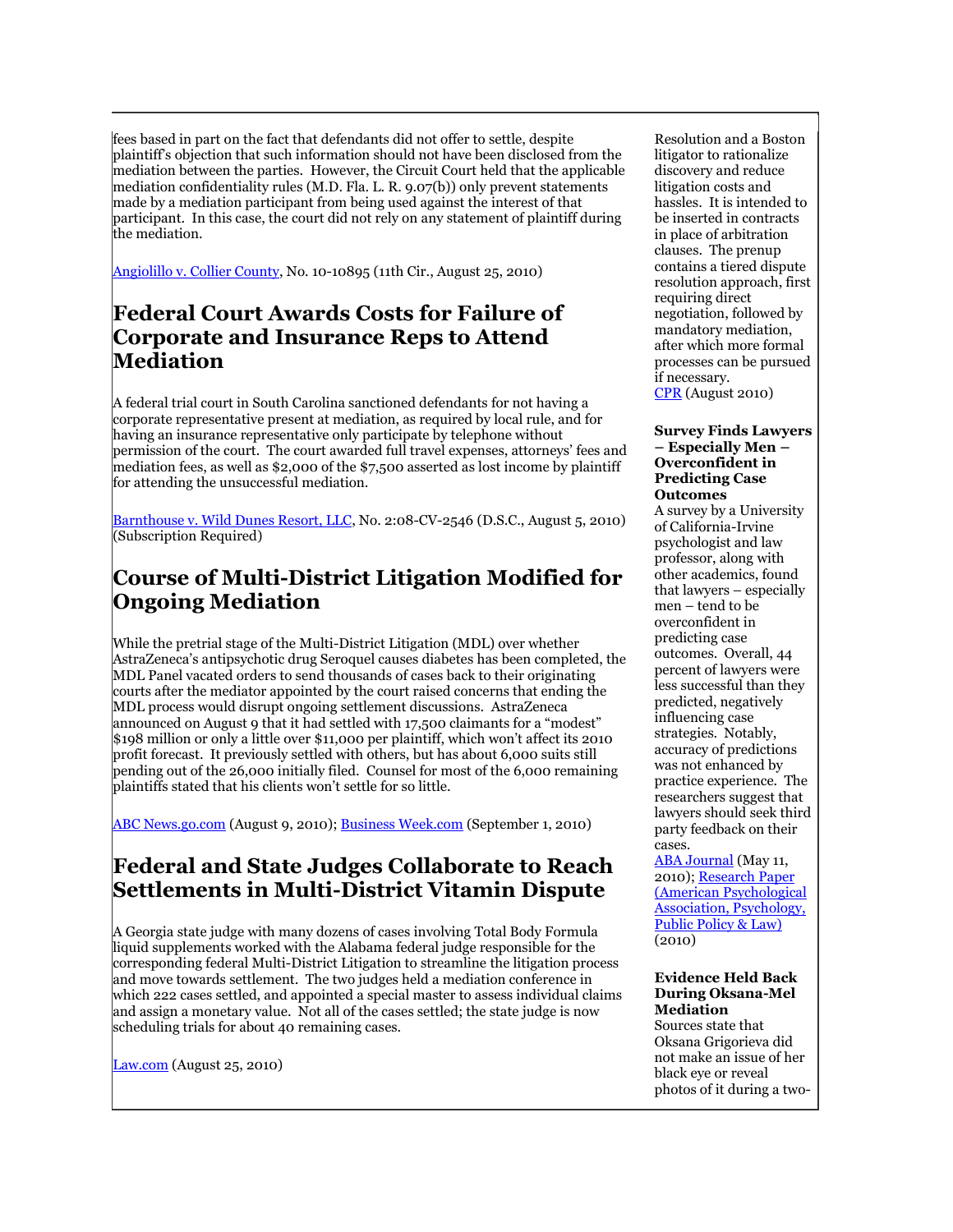#### **Mass Litigation Judges in Massey Pollution Case Dual Track Litigation and Mediation**

A five-judge panel handling the long-delayed mass litigation against Massey Energy Co. for pumping coal slurry underground which allegedly poisoned drinking wells has set a trial date of August 1, 2011 and warned attorneys to clear their schedules for two months. While litigation moves forward, two of the judges will hold a mediation day on November 15 to try to reach settlements, requiring every plaintiff to be present and every attorney to appear with the authority necessary to settle. The judge chairing the panel has committed to moving at full speed on both tracks, pursuing both mediation and litigation.

[Businessweek.com](http://www.businessweek.com/ap/financialnews/D9HNF1CG0.htm) (August 20, 2010)

#### **Colorado Court Approves Mediated Settlement of Trust Dispute over Objection of Beneficiary**

At the conclusion of a mediation among family members which resolved a dispute over a trust, each party signed a settlement stipulation, with the siblings" attorney signing for a sibling who participated only by telephone. The absent sibling later stated that he did not agree to the settlement, and his attorney scratched out his name. The trial court concluded that the signature of the absent sibling"s attorney was consistent with and indicative of the sibling"s agreement, and his attorney would not have signed the stipulation without authority. On appeal, the Colorado appellate court affirmed the lower court, concluding that the litigation was a derivative action on behalf of the trust, so there did not need to be unanimity among the settling beneficiaries as long as the settlement was just and reasonable.

[Saunders v. Muratori,](http://www.leagle.com/unsecure/page.htm?shortname=incoco20100819053) No. 09CA1645 (Colo. App., August 19, 2010)

#### **Court-Ordered Mediation Precludes Oral Settlement Agreement**

A Missouri court of appeals reversed the trial court"s enforcement of an agreement not signed by the plaintiff, noting that, while oral settlement agreements are enforceable under Missouri common law, the rules for court-ordered mediations require settlement agreements to be written and signed to be enforceable, and that mediation confidentiality rules also would prevent enforcement of an oral agreement. The appellate court further stated that voluntary mediation proceedings not covered by court rules might permit oral settlement agreements.

[Williams v. Kansas City Title Loan Co.,](http://www.courts.mo.gov/file.jsp?id=40038) Nos. WD 70941, WD 70969 (Mo. App., July 13, 2010)

#### **Mediator's Declaration About Length of Settlement Agreement Inadmissible**

A California appellate court concluded that a mediator"s declaration about the number of pages in a settlement agreement and recounting his actions to copy and distribute the final agreement should not have been allowed at trial under California's mediation confidentiality statute. However, admitting the mediator's declaration was harmless error because other evidence provided a sufficient basis

day mediation with Mel Gibson, supposedly because she had more than enough other damning details, such as the secretly recorded telephone rant. Gibson ended up offering \$15 million, which initially was accepted, but ultimately was not sufficient to reach resolution. [TMZ.com](http://www.tmz.com/2010/07/29/oksana-grigorieva-mel-gibson-mediation-evidence-investigation-extortion-black-eye/) (July 29, 2010); [American](http://www.americansuperstarmag.com/news/police-still-investigating-mel-gibsons-extortion-claims-against-oksana-grigorieva)  [Superstar](http://www.americansuperstarmag.com/news/police-still-investigating-mel-gibsons-extortion-claims-against-oksana-grigorieva) (September 2, 2010)

#### **Other Cases & Resolutions:**

The University of South Florida and an academic advisor resolved claims of racial discrimination in mediation, with her return to a new position. [The Ledger.com](http://www.theledger.com/article/20100823/NEWS/8235080/1002/SPORTS?Title=Academic-Advisor-Landers-Returns-to-USF-As-Settlement-Reached&tc=ar) (August 23, 2010)

Following several bellwether trials, the federal judge ordered mediation for the Knauf Chinese drywall cases, urging the parties to consider global settlements rather than individual resolution of claims. [Nola.com](http://www.nola.com/business/index.ssf/2010/08/mediation_tuesday_in_knauf_chi.html) (August 23, 2010)

China Shenghuo Pharmaceutical settled a class action in New York through mediation. [Reuters.com](http://www.reuters.com/article/idUS147911+16-Aug-2010+PRN20100816) (August 16, 2010)

Terra Firma and Citigroup will mediate in New York in September over the £4.2 billion EMI deal. [Alt Assets.com](http://www.altassets.com/private-equity-news/article/nz19124.html) (August 19, 2010)

Whatcom County,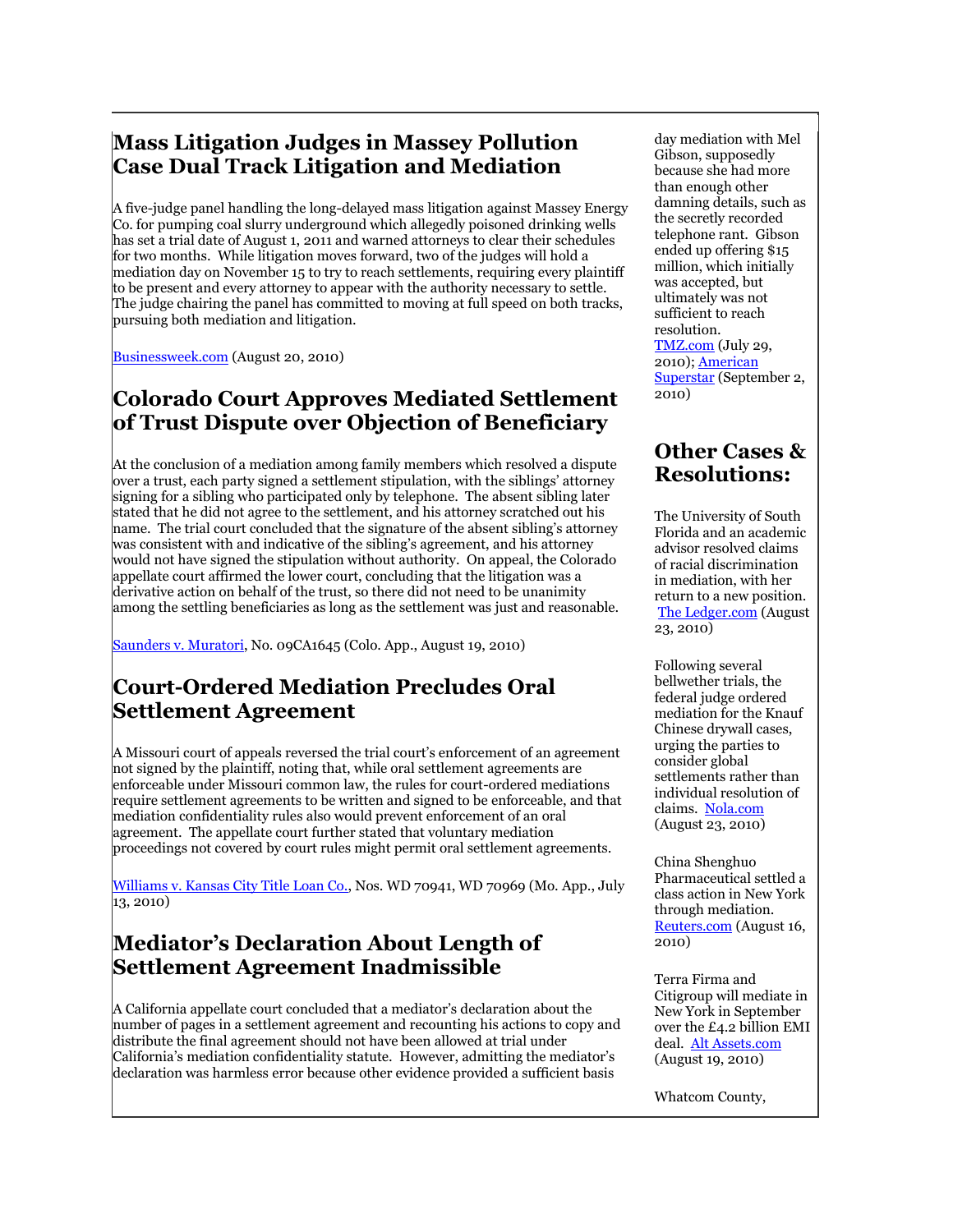for the court's conclusion.

[Radford v. Shehorn,](http://www.metnews.com/sos.cgi?0810%2FB216323) No. B216323 (Cal. App. 2d Dist., August 19, 2010)

#### **Tulsa Mayor and City Counsel Jockey over Mediation of Disputes Between Them**

The mayor of Tulsa, Oklahoma and the City Council are embroiled in numerous disputes between them and are discussing mediation as a possible avenue for resolution. The current list of nine potential agenda items for mediation includes a criminal probe, actual and threatened litigation and an ethics complaint. A former Oklahoma Supreme Court justice and another retired judge are being considered to act as co-mediators. The City Council is taking a formal vote on whether to mediate the disputes. How the Oklahoma Open Meeting Act would impact the mediation is also being analyzed. The former justice emphasized the importance of mediation confidentiality, but stated that confidentiality is consistent with the Open Meeting Act as long as the mediation only discusses proposals, with the Council publicly voting on whether to mediate and on the issues to be mediated, and then publicly explaining, justifying and voting on any resolution at the end of the process.

[Tulsa World.com](http://www.tulsaworld.com/news/article.aspx?subjectid=334&articleid=20100731_11_A15_MayorD892254) (July 31, 2010); [Tulsa World.com](http://www.tulsaworld.com/news/article.aspx?subjectid=334&articleid=20100818_11_A1_CUTLIN770873) (August 18, 2010); [Tulsa](http://www.tulsaworld.com/news/article.aspx?subjectid=334&articleid=20100824_11_A9_CUTLIN605621)  [World.com](http://www.tulsaworld.com/news/article.aspx?subjectid=334&articleid=20100824_11_A9_CUTLIN605621) (August 24, 2010)

### **Other Notable Cases & Proceedings**

- Skilled Healthcare and plaintiffs reached a settlement in mediation, following a \$671 million jury verdict for improperly staffing 22 nursing homes. The \$671 million verdict is the largest jury award in the U.S. this year and exceeded the policy limits of the company"s insurance. Skilled Healthcare agreed not to file for bankruptcy during the mediation period. The settlement must be approved by the court. [Business week.com](http://www.businessweek.com/news/2010-07-15/skilled-healthcare-agrees-to-mediation-to-settle-verdict-award.html) (July 15, 2010)
- Hemispherx Biopharma announced that it had reached agreements through mediation to settle all securities class action cases against it, which had been consolidated in federal court in the Eastern District of Pennsylvania. [Reuters.com](http://www.reuters.com/article/idUS116774+24-Aug-2010+GNW20100824) (August 24, 2010)
- Mediation resulted in an offer of \$2.8 million for a brain damaged motorcyclist who was hit by a tractor-trailer with faulty brakes, but was refused, as were offers during trial of \$3.5 and then \$4.5 million. The case finally settled during the second week of trial for \$6.5 million, five years after the accident. [Reuters.com](http://www.reuters.com/article/idUS157214+23-Aug-2010+BW20100823) (August 23, 2010)
- Successful mediation resolved litigation against the oversight board of the disbanded Metro Gang Strike Force brought by those claiming that the anti-gang unit had illegally seized their property or violated their rights. The settlement of \$3 million will be administered by a special master who will evaluate individual claims, with any leftover funds going to train law enforcement officers in community policing and racial and ethnic sensitivity. [Star Tribune.com](http://www.startribune.com/local/stpaul/101473659.html?elr=KArks:DCiUBcy7hUiD3aPc:_Yyc:aUHDYaGEP7eyckcUr) (August 25, 2010)
- A Michigan county is seeking mediation as mandated by their design/build contract for a \$7.8 million septage treatment plant that partially collapsed and handles only half the expected volume. The engineering firm is seeking a negotiated solution without the costs of mediation and legal fees, but says a cash settlement is premature. [Record-Eagle](113.%09http:/www.istockanalyst.com/article/viewiStockNews/articleid/4450191) (August 29, 2010)
- Mediation between hip-hop star Kanye West and rap mogul Suge Knight, in which a judge permitted West to participate by telephone because of a business commitment outside the continental U.S., was not successful in

Washington officials are seeking help from the Bureau of Indian Affairs for mediation with the Lummi Nation over charges for a ferry dock. [KGMI.com](http://kgmi.com/pages/8006980.php?) (August 26, 2010)

The city of Menasha, Wisconsin is mediating federal securities litigation claims of bondholders relating to the Menasha Utilities steam plant. [Trading](http://www.tradingmarkets.com/news/stock-alert/son_menasha-taps-first-national-bank-fox-valley-for-1-million-loan-to-pay-off-sonoco/us-paper-mills-1145170.html)  [Markets.com](http://www.tradingmarkets.com/news/stock-alert/son_menasha-taps-first-national-bank-fox-valley-for-1-million-loan-to-pay-off-sonoco/us-paper-mills-1145170.html) (August 28, 2010)

Court-ordered mediation failed to resolve a major antitrust dispute between Nielson and Sunbeam Television. [Research-Live.com](http://www.research-live.com/news/legal/mediation-fails-to-solve-sunbeam-and-nielsen-antitrust-row/4003493.article) (August 31, 2010)

Opponents hope mediation can resolve disputes swirling around the board of a charter school. [The Pilot.com](http://www.thepilot.com/news/2010/aug/11/parties-stars-lawsuit-seek-mediation/) (August 11, 2010)

The state of Ohio and an Ohio county are entering mediation over the funding formula for mental health support in an attempt to avoid further litigation. [Dispatch Politics.com](http://www.dispatchpolitics.com/live/content/local_news/stories/2010/08/26/copy/mental-health-funding-fight-heading-to-mediation.html?adsec=politics&sid=101) (August 26, 2010)

An Indiana court will order a billionaire"s widow to mediate with his daughter over disposition of his estate. [IBJ.com](http://www.ibj.com/judge-orders-mediation-in-simon-estate-dispute/PARAMS/article/21599) (August 10, 2010)

An Australian court ordered a billionaire"s widow to mediate with his mistress over disposition of his estate. [HeraldSun.com.au](http://www.heraldsun.com.au/news/victoria/showdown-over-pratt-will/story-e6frf7kx-1225912992911) (September 2, 2010)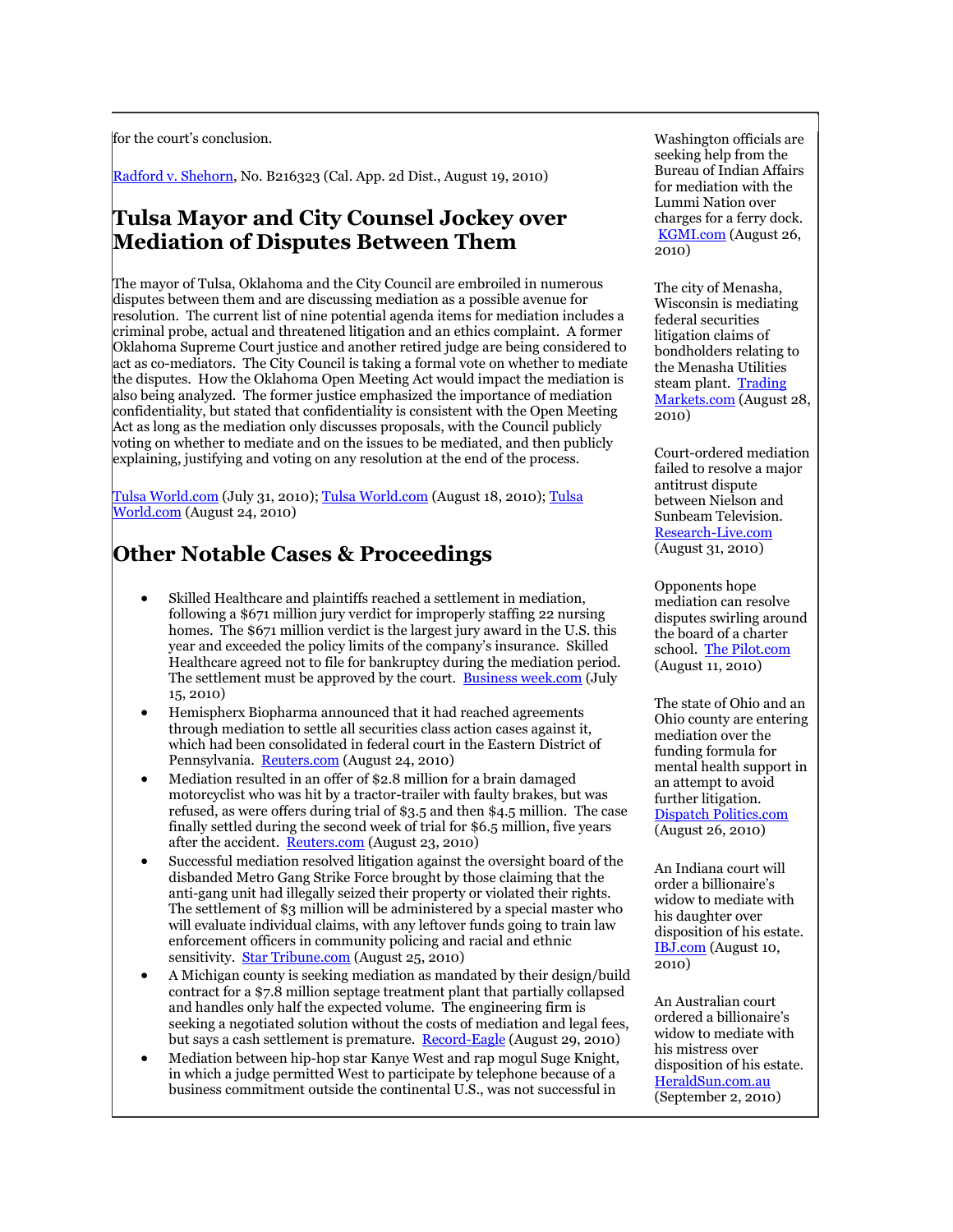resolving million dollar claims against West for not having better security at a party he hosted at which Knight was shot and robbed. [Google.com](http://www.google.com/hostednews/ap/article/ALeqM5hQtj1i1zZ4hruVlcK8d4-ZKmJ2dgD9HLS6L80) (August 18, 2010); [Ace Showbiz.com](http://www.aceshowbiz.com/news/view/w0005856.html) (August 27, 2010)

- In a legal malpractice case, plaintiffs argued that their lawyer did not make them aware of the difference between mediation and arbitration, and that the lawyer negligently advised them to sign an arbitration agreement without making them aware it was binding. The Supreme Court of Vermont upheld the lower court's summary judgment for defendant, finding that plaintiffs did not meet their burden of proof because their claim was not supported by expert testimony or even their own sworn statement. [Clayton v. Unsworth,](http://www.leagle.com/unsecure/page.htm?shortname=invtco20100826c71) No. 2009-334 (Vt., August 26, 2010)
- Federal judges have dismissed three lawsuits against car dealerships because the contracts contained mediation and arbitration clauses covering so-called yo-yo sales in which financing fell through and consumers were required to return cars. [Hampton Roads.com](http://hamptonroads.com/2010/08/disputes-over-yoyo-car-sales-head-arbitration) (August 27, 2010)
- Archbishop Dolan, head of the Roman Catholic Church in New York, said he would be pleased to mediate between proponents and opponents of the proposed Islamic center and mosque planned near Ground Zero. New [York Times.com](http://www.nytimes.com/2010/08/19/nyregion/19dolan.html?_r=3&src=mv) (August 18, 2010)
- The Cuban government agreed to release 52 political prisoners through the mediation efforts of the Church, negotiations by the Spanish Foreign Minister and a hunger strike that began in February. Half of the promised number have been released thus far. [France 24.com](http://www.france24.com/en/20100707-cuba-52-political-prisoners-release-catholic-church-spain-moratinos) (August 8, 2010); [Zenit.org](http://www.zenit.org/article-30130?l=english) (August 23, 2010)

### **NEWS & INITIATIVES:**

#### **Five NYC Hospitals Participating in Federally-Funded Mediation Program**

Five New York City hospitals have agreed to participate in a three-year mediation pilot program, which is receiving \$3 million in federal funding. Under the program, hospitals will admit medical mistakes early, offer settlements more quickly and use special "health courts" in which judges will be available to mediate disputes. The goal is to cut medical-malpractice costs and reduce the \$1.4 billion spent on medmal premiums in New York state each year.

[The Wall Street Journal](http://online.wsj.com/article/NA_WSJ_PUB:SB10001424052748703467304575383501123709186.html) (July 23, 2010)

#### **Medical Liability Cases Often Settle Through Negotiations**

An American Medical Association survey of 5,800 physicians indicates that about one-fourth of all medical liability litigation filed against doctors is settled, with 4.5% using alternative dispute resolution. Only 5% of lawsuits against physicians make it to trial, where doctors win 90% of the time. A full two-thirds of all cases against doctors are dismissed or withdrawn. However, the cost of defending even cases dismissed or withdrawn was over \$20,000, while the cost of trials averaged over \$100,000.

#### **Other News & Initiatives:**

Mediation by the Federal Reserve Bank of Atlanta and the Federal Reserve Bank of Boston has led to surprising progress and consensus on mobilepayment technologies by a group of about 20 representatives from leading players in telecommunications and electronic payment. The first meeting was in January, followed by sessions in May and July, with another set for October. The group has overcome hobbling disagreements and is now collaborating on a paper to be circulated to the financial and telecom industries. [Digital](http://www.digitaltransactions.net/newsstory.cfm?newsid=2593)  [Transactions.net](http://www.digitaltransactions.net/newsstory.cfm?newsid=2593) (July 27, 2010)

The Small Business Association recently modified its regulations covering appeals before its Office of Hearings and Appeals, including two provisions to encourage greater use of alternative dispute resolution. The first adds Sec. 134.216(b) to permit a judge to offer ADR to the parties at any time. The second provision adds Sec. 134.216(c) to permit designation of either a judge or an OHA attorney to serve as an ADR neutral. Other clarified provisions which address mediation are in section 134.804- 807. [Federal](http://www.federalregister.gov/articles/2010/08/06/2010-19401/rules-of-procedure-governing-cases-before-the-office-of-hearings-and-appeals)  [Register.gov](http://www.federalregister.gov/articles/2010/08/06/2010-19401/rules-of-procedure-governing-cases-before-the-office-of-hearings-and-appeals) (August 6, 2010)

The federal Agricultural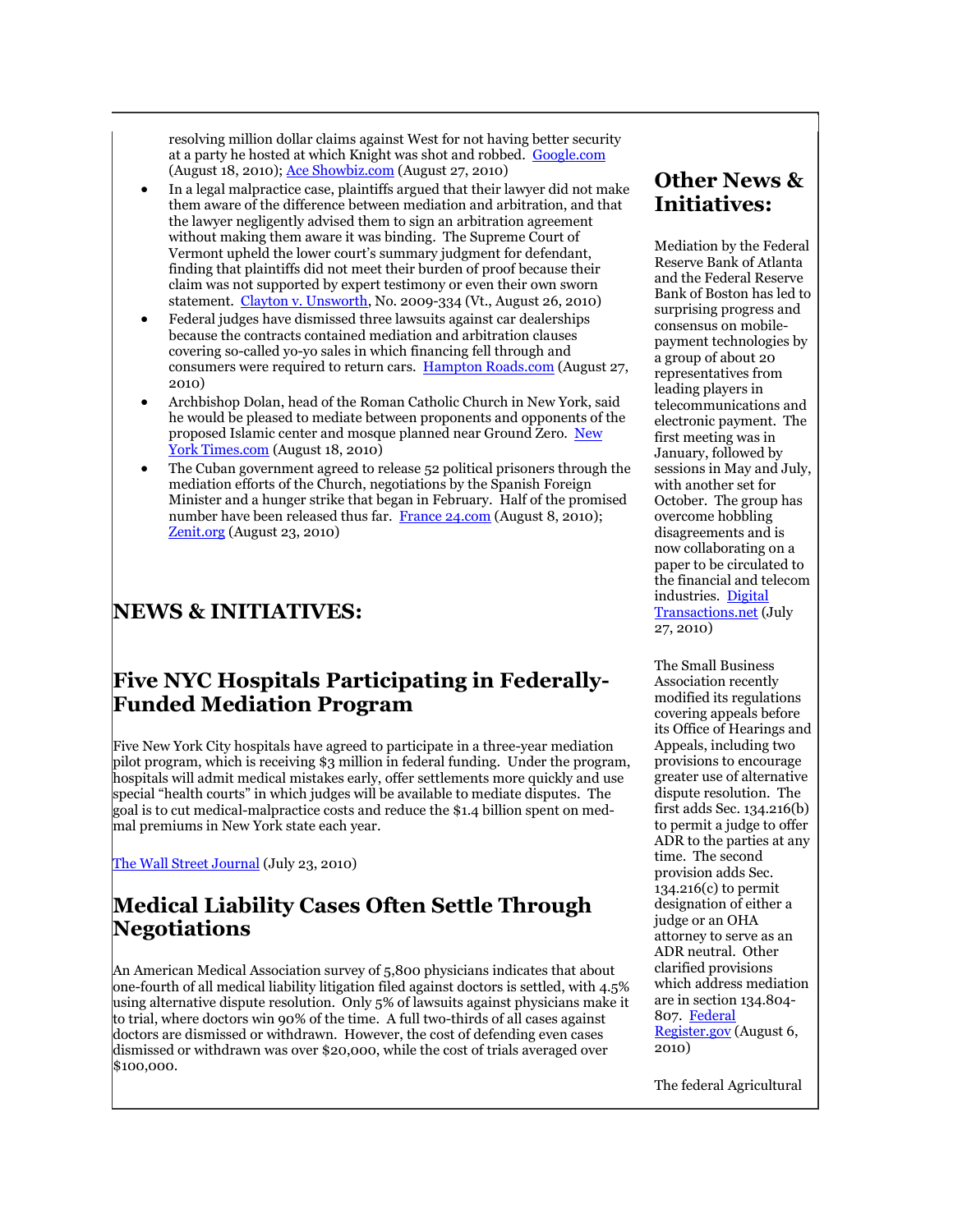[Amednews.com](http://www.ama-assn.org/amednews/2010/08/16/prl20816.htm) (August 16, 2010)

#### **MSHA Returning to Mediation in Effort to Streamline Citation Process**

The Mine Safety and Health Administration is beginning a 90-day test period in which it is returning to greater use of mediation to resolve factual disputes relating to citations, rather than requiring a formal appeal to be filed. Reinstituting the "safety and health conferences," which were eliminated in 2007 partly due to criticism that they were too friendly to industry, should help stem the backlog of 89,000 cases pending before the Federal Mine Safety and Health Review Commission, which has attracted Congressional scrutiny. The pilot program would allow both mine operators and miner representatives to participate in the conferences, and may make the agency"s enforcement more efficient.

[Platts.com](http://www.platts.com/RSSFeedDetailedNews/RSSFeed/HeadlineNews/Coal/6351560/) (August 24, 2010)

### **Update on Home Foreclosure Mediation**

- **Nevada** has reported on the first year of its Foreclosure Mediation Program, with state officials asserting that the program is working. The report indicates that 43% of homeowners who completed the mediation process stayed in their homes under agreements with their lenders. However, critics are concerned that many of the resolutions are temporary, 90-day agreements that merely delay foreclosure. In the first year, there were 90,000 notices of default in Nevada, with about 11,700 borrowers requesting mediation, and 3,860 completed mediations. [RGI.com](http://www.rgj.com/article/20100729/NEWS/7290342/Loan-mediation-program-43-stayed-in-their-homes&template=artsemantics&server=MOC-WN0336) (July 29, 2010)
- **Florida**"s Residential Mortgage Foreclosure Mediation Program is finally under way, with each judicial district independently selecting program managers to operate the mediation program in compliance with rules set by the Florida Supreme Court. The Eighth Judicial Circuit selected the American Arbitration Association, while the Ninth Circuit selected the Orange County Bar Association. Mediators must be Florida Supreme Court-certified and specifically trained in residential mortgage foreclosure matters, so foreclosure training courses are being conducted to create a pool of qualified mediators. [Circuit8.org](http://circuit8.org/foreclose/) (July 26, 2010); [Sun Sentinel](http://tinyurl.com/364cp5f) (August 18, 2010) (Subscription Required)
- **Maryland**"s foreclosure mediation law took effect on June 30, leading lenders to shift a significant number of foreclosure filings prior to that date. Lenders must now pay a \$300 fee with each foreclosure request, which goes into a state fund for mediation and related programs. Lenders must also provide information to homeowners about their new options under the law, including mediation. If homeowners wish to mediate, they must respond within 15 days and pay \$50. Thus far only a handful of homeowners has requested mediation, but that number is expected to increase. Mediations will be conducted by Maryland"s Office of Administrative Hearings, which has hired and is training six additional administrative law judges. [Herald-Mail.com](http://www.herald-mail.com/?cmd=displaystory&story_id=250535&format=html) (August 7, 2010)
- Advocates in **Utah** are seeking legislation that would require mandatory mediation between homeowners and lenders to try to negotiate loan modifications. A petition is calling for a law similar to Nevada or Florida. Utah is one of the ten states with the highest foreclosure rates in the country. [Fox 13 Now.com](http://www.fox13now.com/news/local/kstu-bill-to-push-mandatory-mediation-for-homeowners,0,1195066.story) (July 12, 2010)
- A \$600 million settlement reached through a long mediation resolves several class action lawsuits against Countrywide Financial Corp. The settlement is the largest to date in the **United States** of shareholder

Credit Act of 2010 was enacted on August 16, 2010, authorizing appropriations through FY2015 for state agricultural mediation programs. [GovTrack.us](http://www.govtrack.us/congress/bill.xpd?bill=h111-3509) (August 16, 2010); [USDA](http://www.fsa.usda.gov/FSA/webapp?area=home&subject=oued&topic=ops-am)  [Agricultural Mediation](http://www.fsa.usda.gov/FSA/webapp?area=home&subject=oued&topic=ops-am)  [Program](http://www.fsa.usda.gov/FSA/webapp?area=home&subject=oued&topic=ops-am)

Poor economic conditions encourage development of mediation, as parties cannot afford to pay for less efficient methods of resolving disputes. Increasingly, mediation is attracting law firms and not just solo practitioners. [Memphis](http://www.memphisdailynews.com/editorial/Article.aspx?id=52056)  [Daily News.com](http://www.memphisdailynews.com/editorial/Article.aspx?id=52056) (August 12, 2010)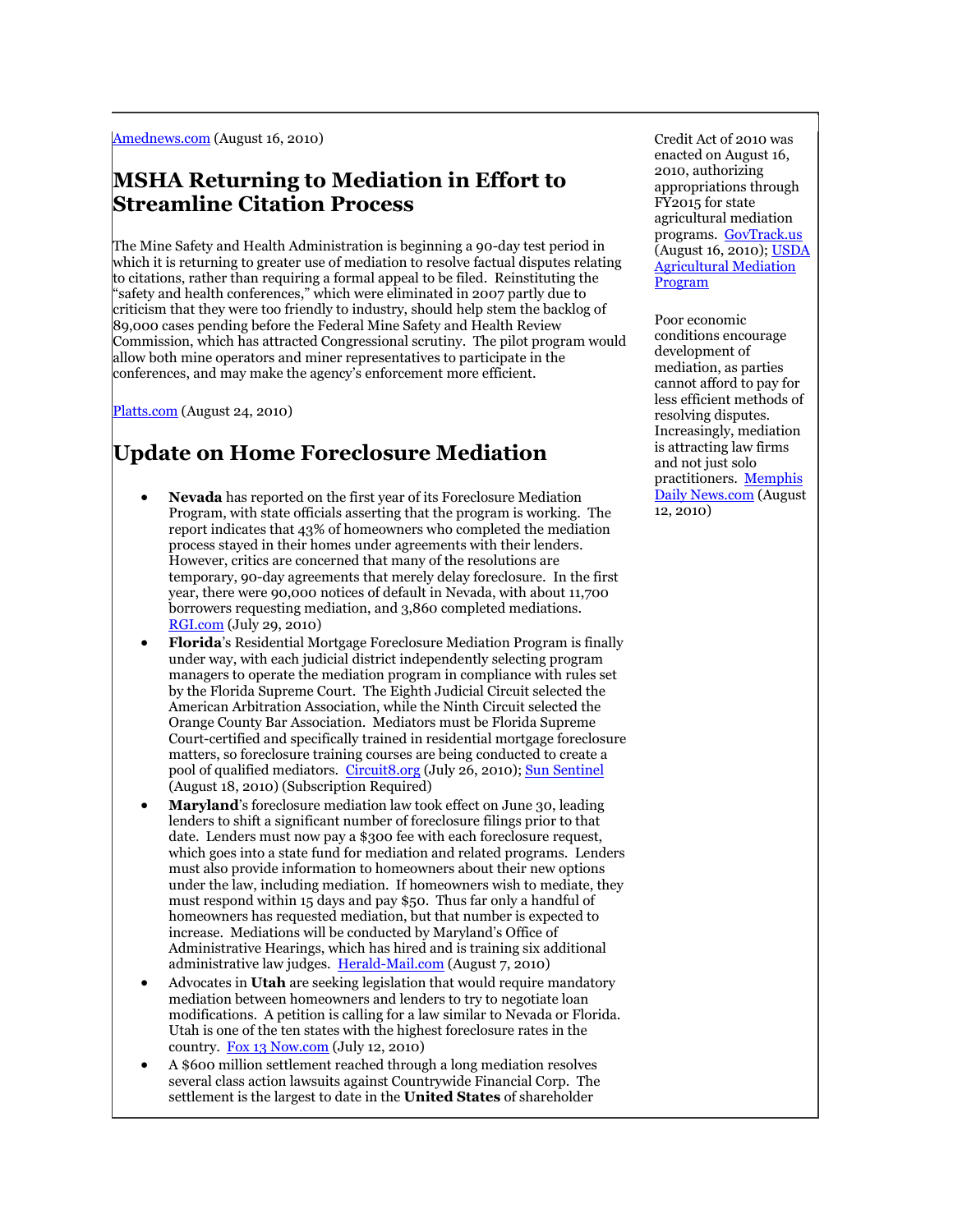litigation relating to the mortgage meltdown. An additional \$24 million will be paid by KPMG, Countrywide's outside accounting firm during the height of the boom. Countrywide remains the target of other litigation and investigations, including a civil case by the Securities and Exchange Commission, a criminal investigation by the Justice Department, and other actions by attorneys general for California and other states. [Sun](http://www.sun-sentinel.com/business/realestate/la-fi-countrywide-20100803,0,1760438.story)  [Sentinel](http://www.sun-sentinel.com/business/realestate/la-fi-countrywide-20100803,0,1760438.story) (August 2, 2010); [Sun Sentinel](http://tinyurl.com/364cp5f) (August 18, 2010) (Subscription Required)[; Orlando Business Journal](http://orlando.bizjournals.com/orlando/stories/2010/07/05/daily33.html) (July 9, 2010)

#### **California County Mediation Services Consolidated After Funding Cuts**

Marin County, California lost its independent Mediation Services program in July due to budget cutbacks. However, its caseload of landlord-tenant, neighborhood and community disputes is being consolidated in the District Attorney's office, which has mediated various disputes for 25 years. Mediation proponents doubt there is any way the DA can add 600 or more additional mediations each year, but the DA says that the transition will be as seamless as possible.

[Marinij.com](http://www.marinij.com/ci_15688759) (August 5, 2010)

#### **Pending Mediations Triple at Minnesota Farmer-Lender Mediation Program**

A University of Minnesota study shows increased use of debt mediation among Minnesota farmers. As of the end of July, 488 farmer-lender mediations were pending in Minnesota, up from 133 a year earlier. Experts expect troubled farm loans to increase due to low livestock prices and the ongoing weakness of the economy. Creditors with secured debts over \$5,000 against agricultural property in Minnesota are required to offer mediation prior to judgment collection, repossession or foreclosure. Farmers choosing mediation have 90 days to work with lenders to renegotiate their debts.

[Atlanta.Bizjournals.com](http://atlanta.bizjournals.com/twincities/stories/2009/08/17/daily53.html?q=mediation%20cases) (August 21, 2010)

#### **Mediation Expanding in China with New National Mediation Statute**

China"s highest legislative body, the National People"s Congress, enacted the People"s Mediation Law in late August, which will take effect on January 1, 2011. China has an extremely long tradition of mediating disputes and currently has nearly five million mediators working in over 800,000 mediation committees. Last year the mediation groups handled over 7.6 million disputes and resolved 97 percent of them. Even so, the legislation is seen as a milestone and is being reported as China"s first national mediation law. The legislation is intended to clarify the rights of mediators and parties so that mediation may be used in increasingly complex and difficult disputes. The statute also makes clear that mediation agreements are legally binding and enforceable by a single party, and mandates that courts and police inform those in conflict about the potential for resolution through mediation.